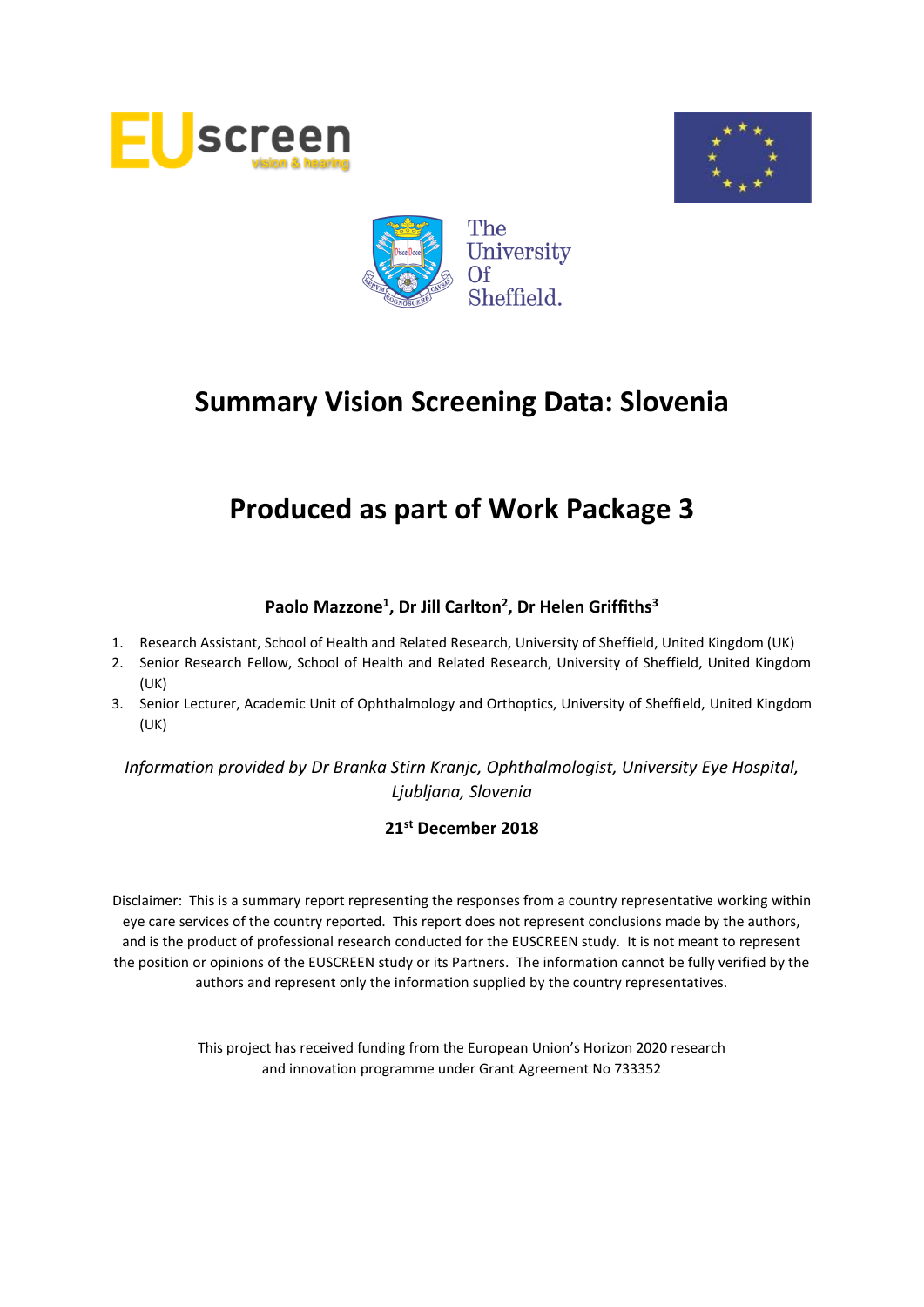



| 1  | <b>Glossary of Terms: Vision Screening</b>  |                                           |    |  |  |  |
|----|---------------------------------------------|-------------------------------------------|----|--|--|--|
| 2  | Abbreviations                               |                                           |    |  |  |  |
| 3  | Population and Healthcare Overview          |                                           |    |  |  |  |
| 4  | Vision Screening Commissioning and Guidance |                                           |    |  |  |  |
| 5  |                                             | Screening programme                       | 4  |  |  |  |
|    | 5.1                                         | Vision screening - Preterm babies         | 4  |  |  |  |
|    | 5.2                                         | Vision screening - Birth to 3 months      | 4  |  |  |  |
|    | 5.3                                         | Vision screening - 3 months to 36 months  | 4  |  |  |  |
|    | 5.4                                         | Vision screening - 36 months to 7 years   | 4  |  |  |  |
| 6  |                                             | <b>Automated Screening</b>                | 9  |  |  |  |
| 7  |                                             | Provision for Visually Impaired           | 10 |  |  |  |
| 8  |                                             | Knowledge of existing screening programme | 11 |  |  |  |
|    | 8.1                                         | Prevalence/Diagnosis                      | 11 |  |  |  |
|    | 8.2                                         | Coverage                                  | 11 |  |  |  |
|    | 8.3                                         | Screening evaluation                      | 11 |  |  |  |
|    | 8.4                                         | <b>Treatment success</b>                  | 11 |  |  |  |
| 9  |                                             | Costs of vision screening in children     | 13 |  |  |  |
|    | 9.1                                         | Cost of vision screening                  | 13 |  |  |  |
|    | 9.2                                         | Cost of treatment for amblyopia           | 13 |  |  |  |
|    | 9.3                                         | Cost of Treatment for strabismus          | 13 |  |  |  |
|    | 9.4                                         | Cost of treatment for cataract            | 13 |  |  |  |
| 10 |                                             | References                                | 14 |  |  |  |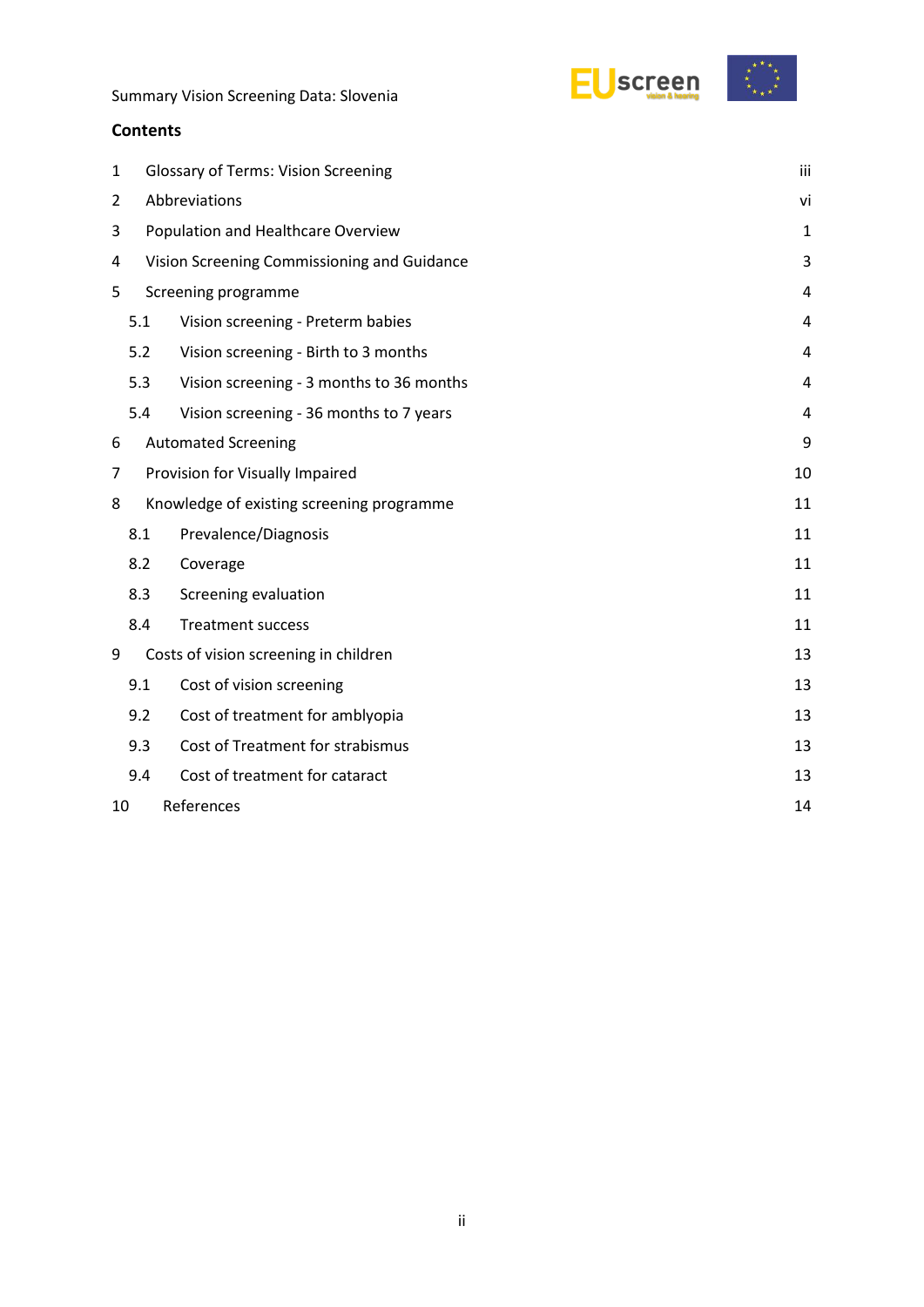



# <span id="page-2-0"></span>**1 Glossary of Terms: Vision Screening**

| <b>Abnormal test result</b> | A test result where a normal "pass" response could not be                                                                                                                                                                      |  |  |  |  |
|-----------------------------|--------------------------------------------------------------------------------------------------------------------------------------------------------------------------------------------------------------------------------|--|--|--|--|
|                             | detected under good conditions. The result on screening                                                                                                                                                                        |  |  |  |  |
|                             | equipment may indicate "no response," "fail," or "refer."                                                                                                                                                                      |  |  |  |  |
| <b>Attendance rate</b>      | The proportion of all those invited for screening that are tested<br>and receive a result:                                                                                                                                     |  |  |  |  |
|                             | Invited for screening includes all those that are offered<br>٠<br>the screening test.                                                                                                                                          |  |  |  |  |
|                             | Tested and receive a result could be a "pass" or "referral<br>to diagnostic assessment".                                                                                                                                       |  |  |  |  |
|                             | Attendance rate provides information on the willingness of<br>families to participate in screening.                                                                                                                            |  |  |  |  |
| <b>Compliance with</b>      | The percentage of those who are referred from screening to a                                                                                                                                                                   |  |  |  |  |
| referral (percentage)       | diagnostic assessment that actually attend the diagnostic<br>assessment.                                                                                                                                                       |  |  |  |  |
|                             | Percentage of compliance provides information on the                                                                                                                                                                           |  |  |  |  |
|                             | willingness of families to attend the diagnostic assessment after                                                                                                                                                              |  |  |  |  |
|                             | referral from screening.                                                                                                                                                                                                       |  |  |  |  |
| Coverage                    | The proportion of those eligible for screening that are tested and                                                                                                                                                             |  |  |  |  |
|                             | receive a result:                                                                                                                                                                                                              |  |  |  |  |
|                             |                                                                                                                                                                                                                                |  |  |  |  |
|                             | Eligible for screening includes those within the population<br>٠<br>that are covered under the screening or health care<br>programme.<br>Tested and receive a result could be a "pass" or "refer to<br>diagnostic assessment". |  |  |  |  |
|                             | Factors such as being offered screening, willingness to<br>participate, missed screening, ability to complete the screen, and<br>ability to document the screening results will influence the<br>coverage.                     |  |  |  |  |
| <b>False negatives</b>      | The percentage of children with a visual deficit (defined by the<br>target condition) that receive a result of "pass" during screening.                                                                                        |  |  |  |  |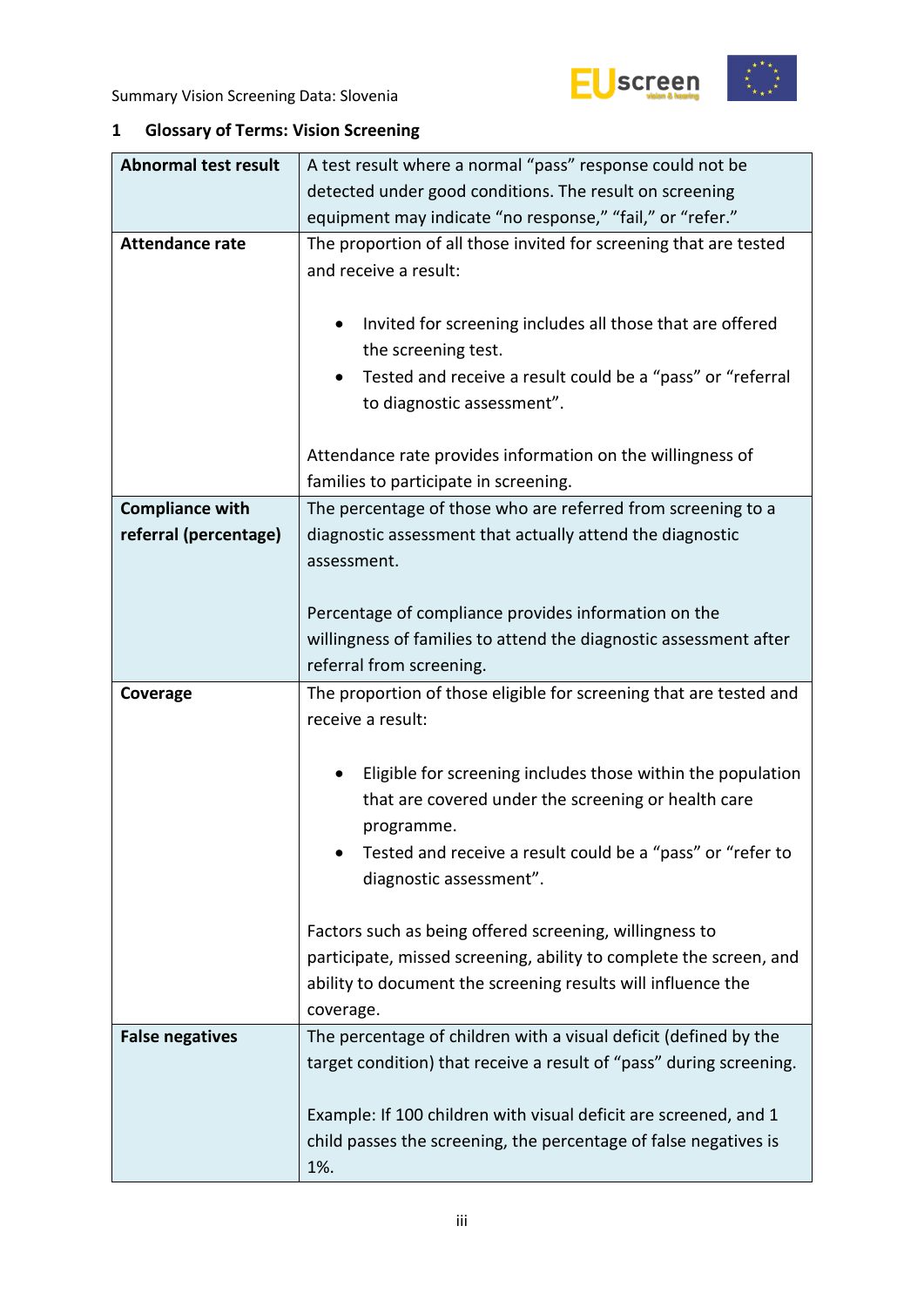



| <b>False positives</b>       | The percentage of children with normal vision that are referred                  |  |  |
|------------------------------|----------------------------------------------------------------------------------|--|--|
|                              | from screening to a diagnostic assessment.                                       |  |  |
| <b>Guidelines</b>            | Recommendations or instructions provided by an authoritative                     |  |  |
|                              | body on the practice of screening in the country or region.                      |  |  |
| <b>Vision screening</b>      | A person qualified to perform vision screening, according to the                 |  |  |
| professional                 | practice in the country or region.                                               |  |  |
| <b>Inconclusive test</b>     | A test result where a normal "pass" response could not be                        |  |  |
| result                       | detected due to poor test conditions or poor cooperation of the                  |  |  |
|                              | child.                                                                           |  |  |
| <b>Invited for screening</b> | Infants/children and their families who are offered screening.                   |  |  |
| <b>Outcome of vision</b>     | An indication of the effectiveness or performance of screening,                  |  |  |
| screening                    | such as a measurement of coverage rate, referral rate, number of                 |  |  |
|                              | children detected, etc.                                                          |  |  |
| Untreated amblyopia          | Those children who have not received treatment for amblyopia                     |  |  |
|                              | due to missed screening or missed follow-up appointment.                         |  |  |
| Persistent amblyopia         | Amblyopia that is missed by screening, or present after the child                |  |  |
|                              | has received treatment.                                                          |  |  |
| <b>Positive predictive</b>   | The percentage of children referred from screening who have a                    |  |  |
| value                        | confirmed vision loss.                                                           |  |  |
|                              |                                                                                  |  |  |
|                              |                                                                                  |  |  |
|                              | For example, if 100 babies are referred from screening for                       |  |  |
|                              | diagnostic assessment and 10 have normal vision and 90 have a                    |  |  |
|                              | confirmed visual defect, the positive predictive value would be                  |  |  |
|                              | 90%.                                                                             |  |  |
| <b>Prevalence</b>            | The percentage or number of individuals with a specific disease                  |  |  |
|                              | or condition. Prevalence can either be expressed as a percentage                 |  |  |
|                              | or as a number out of 1000 individuals within the same                           |  |  |
|                              | demographic.                                                                     |  |  |
| Programme                    | An organised system for screening, which could be based                          |  |  |
|                              | nationally, regionally or locally.                                               |  |  |
| Protocol                     | Documented procedure or sequence for screening, which could                      |  |  |
|                              | include which tests are performed, when tests are performed,                     |  |  |
|                              | procedures for passing and referring, and so forth.                              |  |  |
| <b>Quality assurance</b>     | A method for checking and ensuring that screening is functioning                 |  |  |
|                              | adequately and meeting set goals and benchmarks.                                 |  |  |
| Referral criteria            | A pre-determined cut-off boundary for when a child should be                     |  |  |
|                              | re-tested or seen for a diagnostic assessment.                                   |  |  |
| <b>Risk babies / Babies</b>  | All infants that are considered to be at-risk or have risk-factors               |  |  |
| at-risk                      | for vision defects/ophthalmic pathology according to the<br>screening programme. |  |  |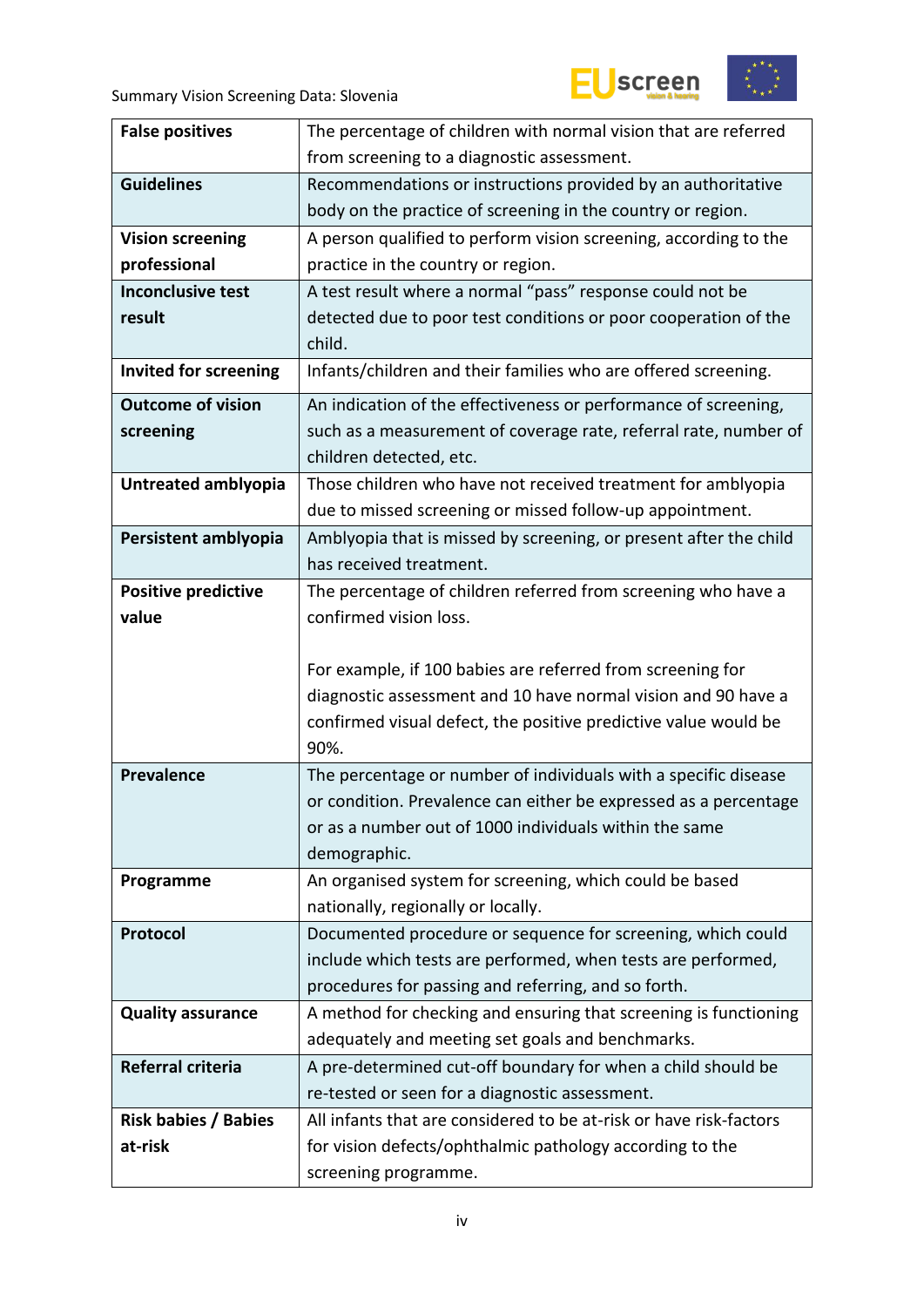



|                         | Two common risk factors are admission to the neonatal-intensive    |
|-------------------------|--------------------------------------------------------------------|
|                         | care unit (NICU) or born prematurely. However, other risk factors  |
|                         | for visual defects may also be indicated in the screening          |
|                         | programme.                                                         |
| Sensitivity             | The percentage of children with visual defects that are identified |
|                         | via the screening programme.                                       |
|                         |                                                                    |
|                         | For example, if 100 babies with visual defects are tested, and 98  |
|                         | of these babies are referred for diagnostic assessment and 2 pass  |
|                         | the screening, the sensitivity is 98%.                             |
| <b>Specificity</b>      | The percentage of children with normal vision that pass the        |
|                         | screening.                                                         |
|                         |                                                                    |
|                         | For example, if 100 babies with normal vision are tested, and 10   |
|                         | of these babies are referred for diagnostic assessment and 90      |
|                         | pass the screening, the specificity is 90%.                        |
| <b>Target condition</b> | The visual defect you are aiming to detect via the screening       |
|                         | programme.                                                         |
| Well, healthy babies    | Infants who are not admitted into the NICU or born prematurely     |
|                         |                                                                    |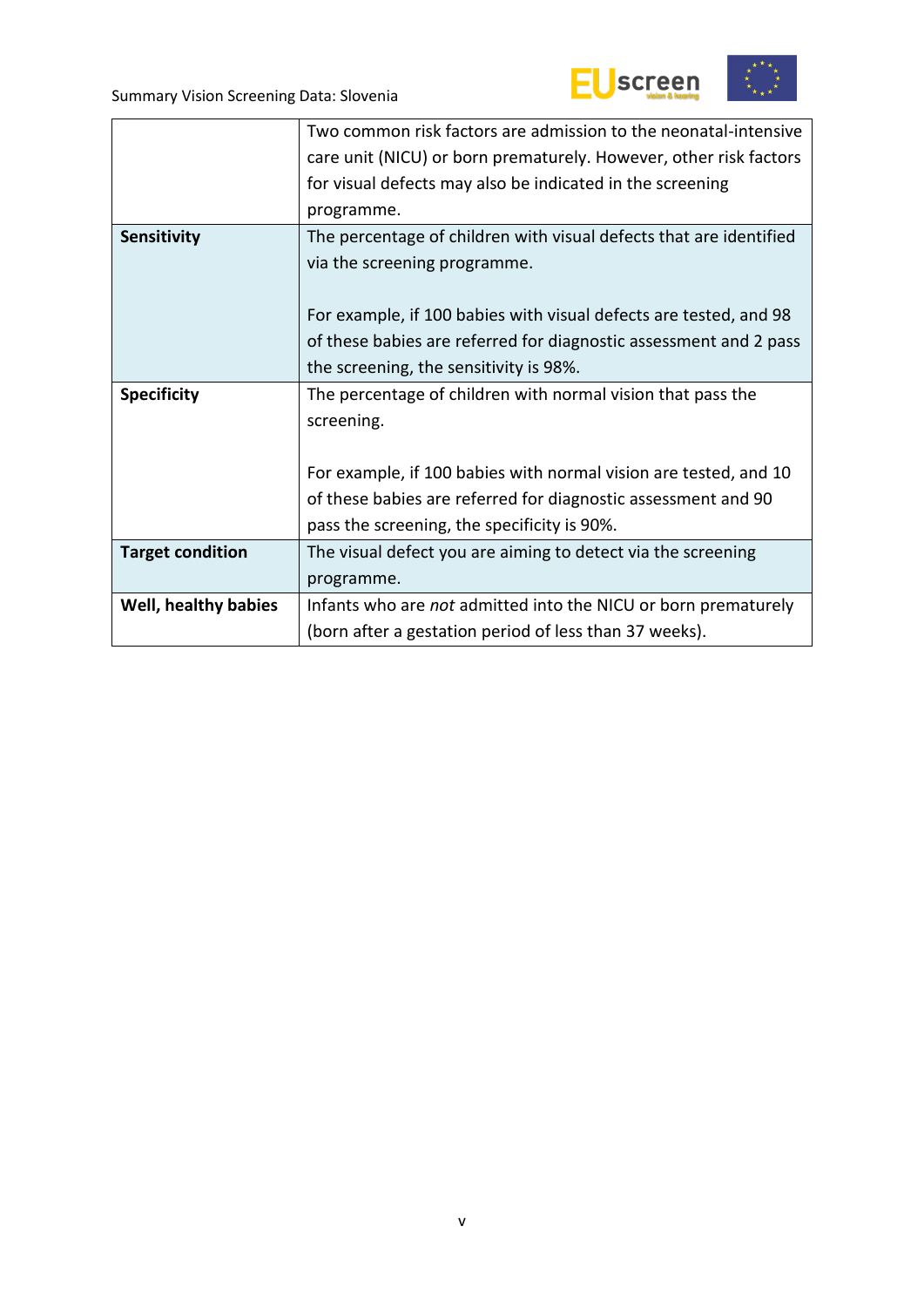

- <span id="page-5-0"></span>**2 Abbreviations ACT** Alternating Cover Test **AR** Autorefraction **AS** Automated Screening **CT** Cover Test **CV** Colour Vision **EI** Eye Inspection **EM** Eye Motility **Fix** Fixation **GDP** Gross Domestic Product **GP** General Practitioner **Hir** Hirschberg **NICU** Neonatal-intensive care unit **PM** Pursuit Movements
- **PPP** Purchasing Power Parity
- **PR** Pupillary Reflexes
- **RE** Retinal Examination
- **ROP** Retinopathy of Prematurity
- **RR** Red Reflex Testing
- **SV** Stereopsis
- **VA** Visual Acuity
- **WHO** World Health Organisation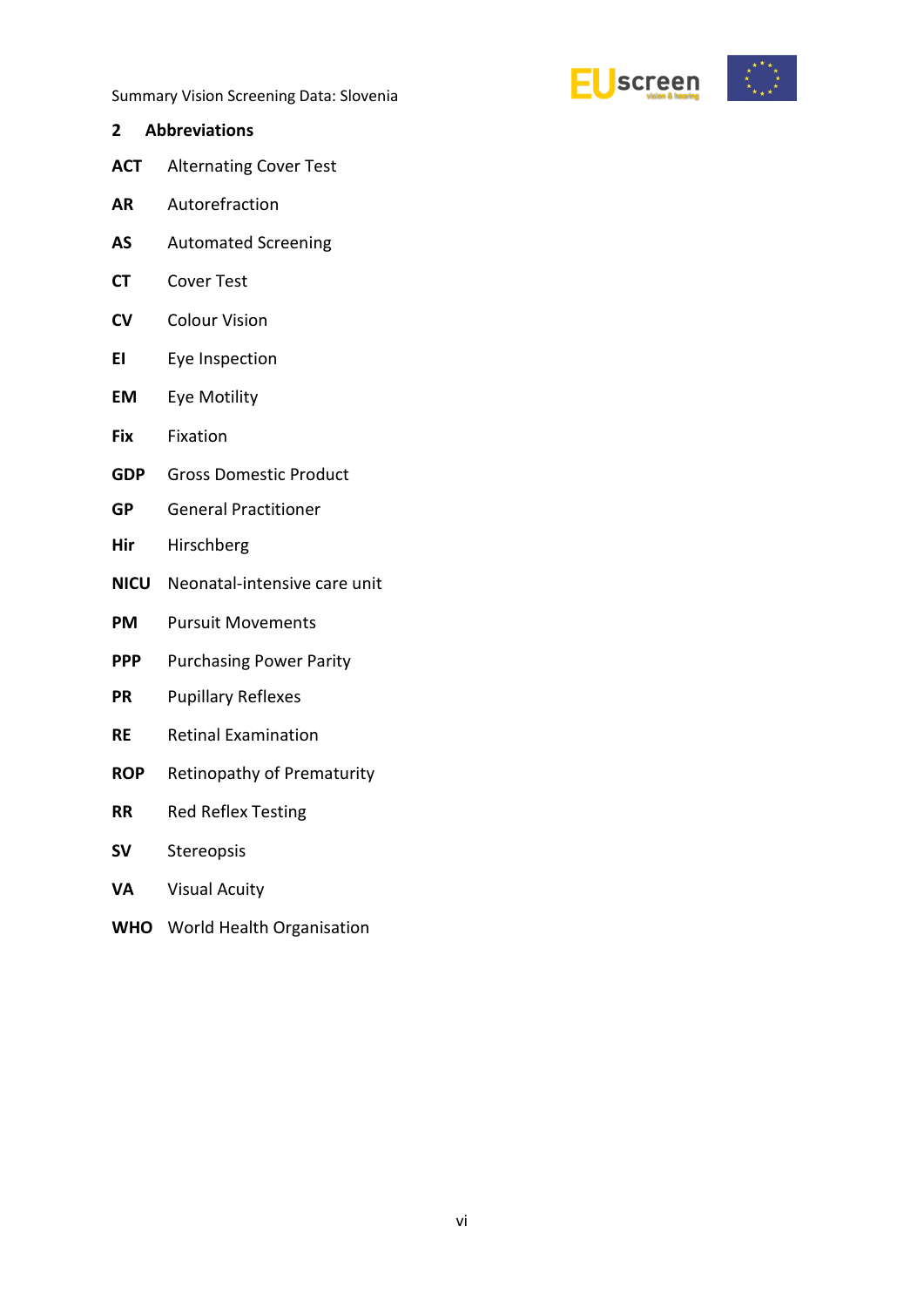



### <span id="page-6-0"></span>**3 Population and Healthcare Overview**

The population of Slovenia is 2,066,748 (World Bank, 2018a) and birth rate is estimated at 9.9 births/1,000 population in 2016 (World Bank, 2018b).The change in population and birth rate from 1960 to 2017 is shown in Figure 1, graphs A and B respectively.

Slovenia has a reported population density of 103 people per square kilometre in 2017 and this has risen from 79 people per square kilometre in 1961 (World Bank, 2018c). In terms of healthcare facilities, the total density of hospitals in 2013 was 1.25 per 100,000 population (WHO, 2016a). Infant mortality in 2017 is estimated at 1.7 deaths/1,000 live births in total (World Bank, 2018d).

The average life expectancy in Slovenia is estimated at 80.78 years (World Bank, 2018e), with a death rate 9.5 deaths/1,000 population in 2016 (World Bank, 2018f). Slovenia has a gross national income per capita (PPP int. \$, 2013) of \$28,000 (WHO, 2016b). The estimated total expenditure on health per capita in 2014 was \$2,698 (Intl \$) and the total expenditure on health in 2014 as percentage of GDP was 9.2% (WHO, 2016b).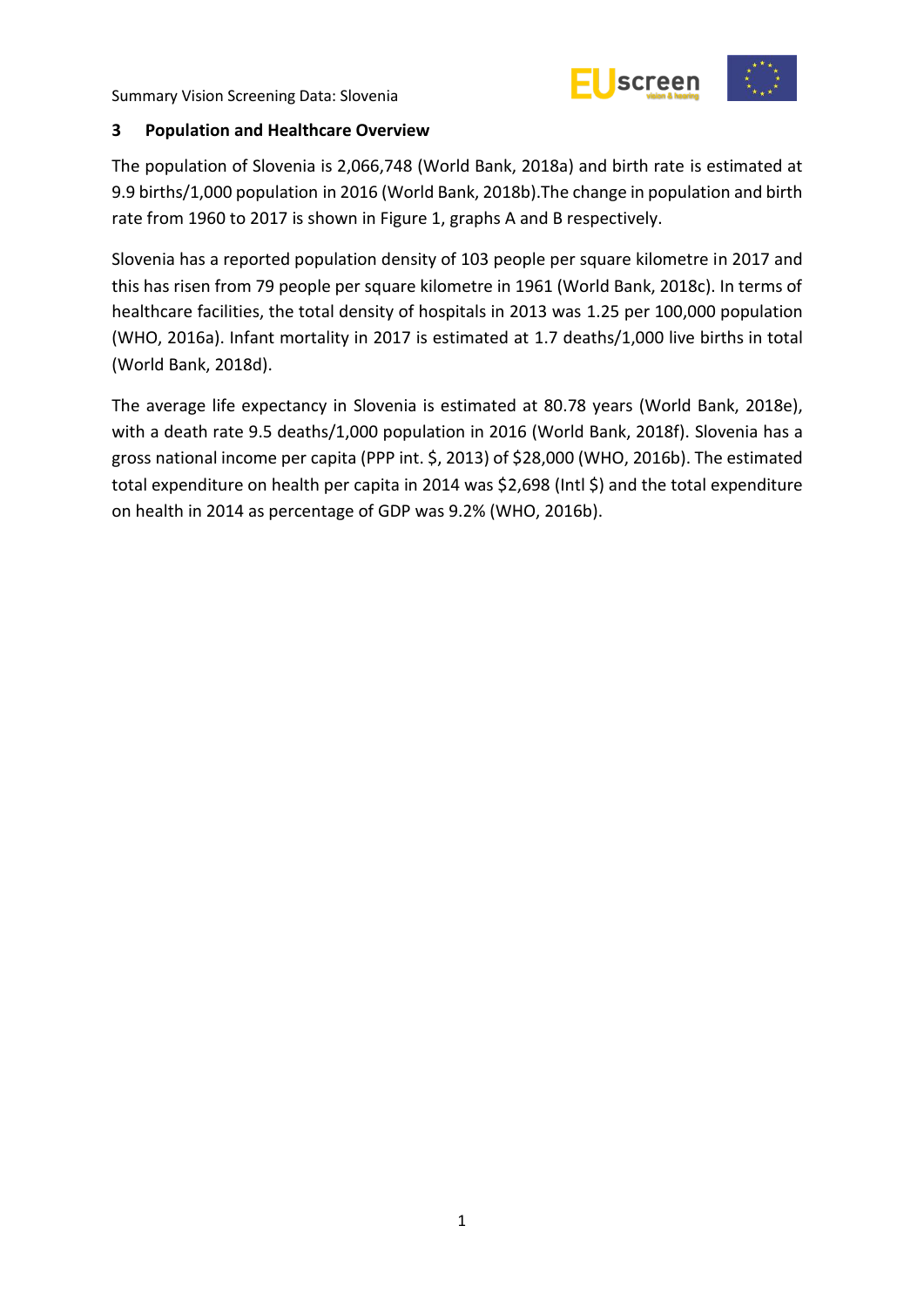

### *Figure 1: Change in the Total Population and Birth Rate in Slovenia between 1960 and 2017*



*Source: Information sourced from World Bank (2018)*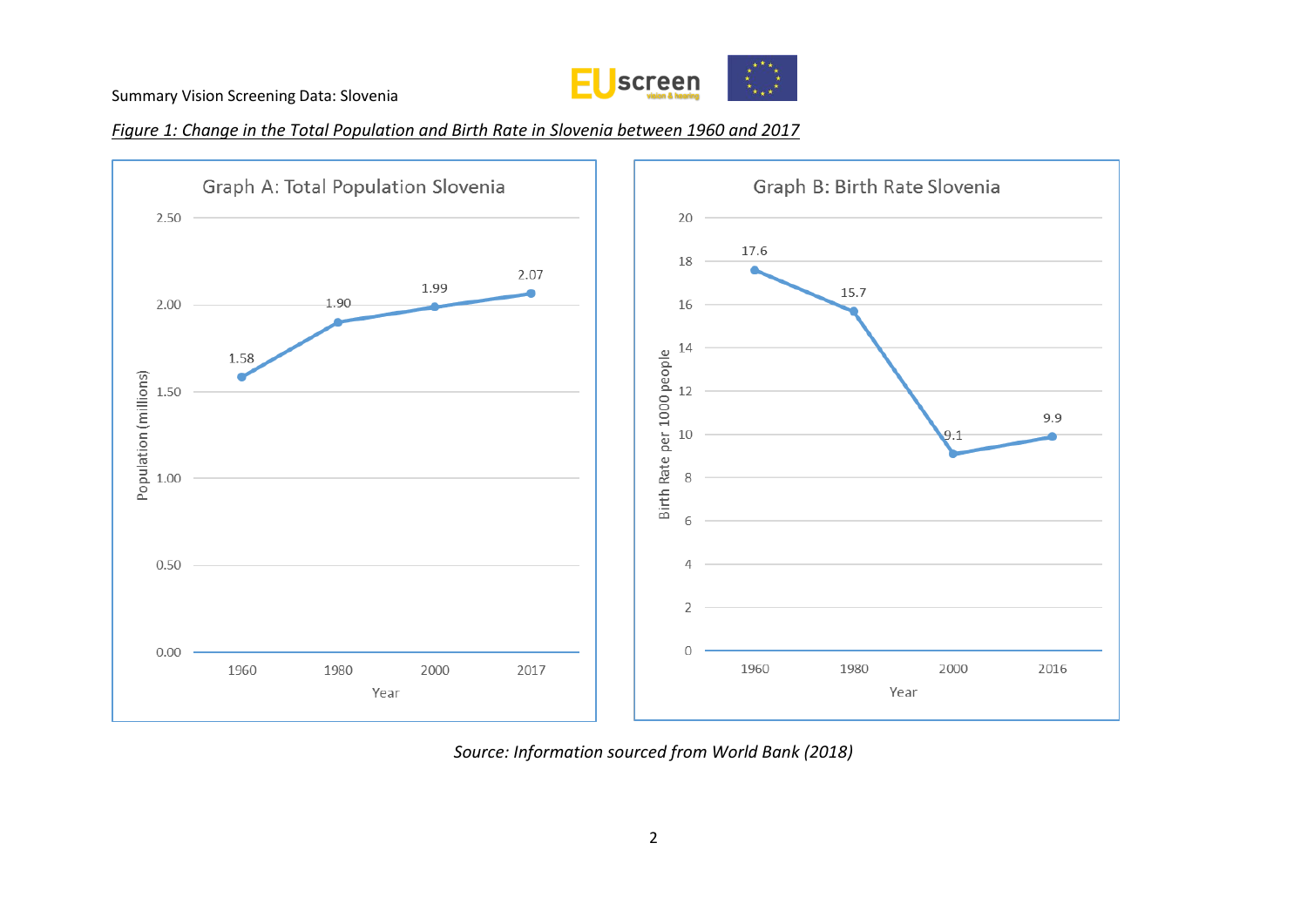



### <span id="page-8-0"></span>**4 Vision Screening Commissioning and Guidance**

In Slovenia, vision screening is organised nationally, all regions provide the same screening with no differences between programmes. Vision screening is funded by the state through compulsory healthcare insurance, and is embedded in a general preventative child healthcare screening system. The content of the vision screening programme is decided upon by the National Institute of Public Health, in collaboration with the government and the professional body of ophthalmologists. Vision screening began in the 1950's and was implemented nationally in the 1960's; it has been changed since its start date, however, it is not clear exactly what changes have been made. There are national general health screening guidelines for vision screening, which are reviewed approximately every 5 years. Revisions are decided upon by the National Institute of Public Health and the professional committees of ophthalmologists and paediatricians.

Vision screening is conducted in child healthcare centres or a public place. There are approximately 400 paediatric nurses and assistant nurses per million population. There are some nurses that do not screen, but could do so with additional training. Specialist nurses and assistant nurses receive 75 hours of ophthalmology training, with repeated training instruction for screening. The training is regularly reviewed as part of the education programme.

There are methods for quality monitoring imposed by the government; this is conducted through the professional committees reporting to the health authorities. There is no systematic collection of information using a national register; instead, this is done through paediatricians referring children who have failed vision screening to the ophthalmic service. There is no research concerning the vision screening programme carried out in Slovenia.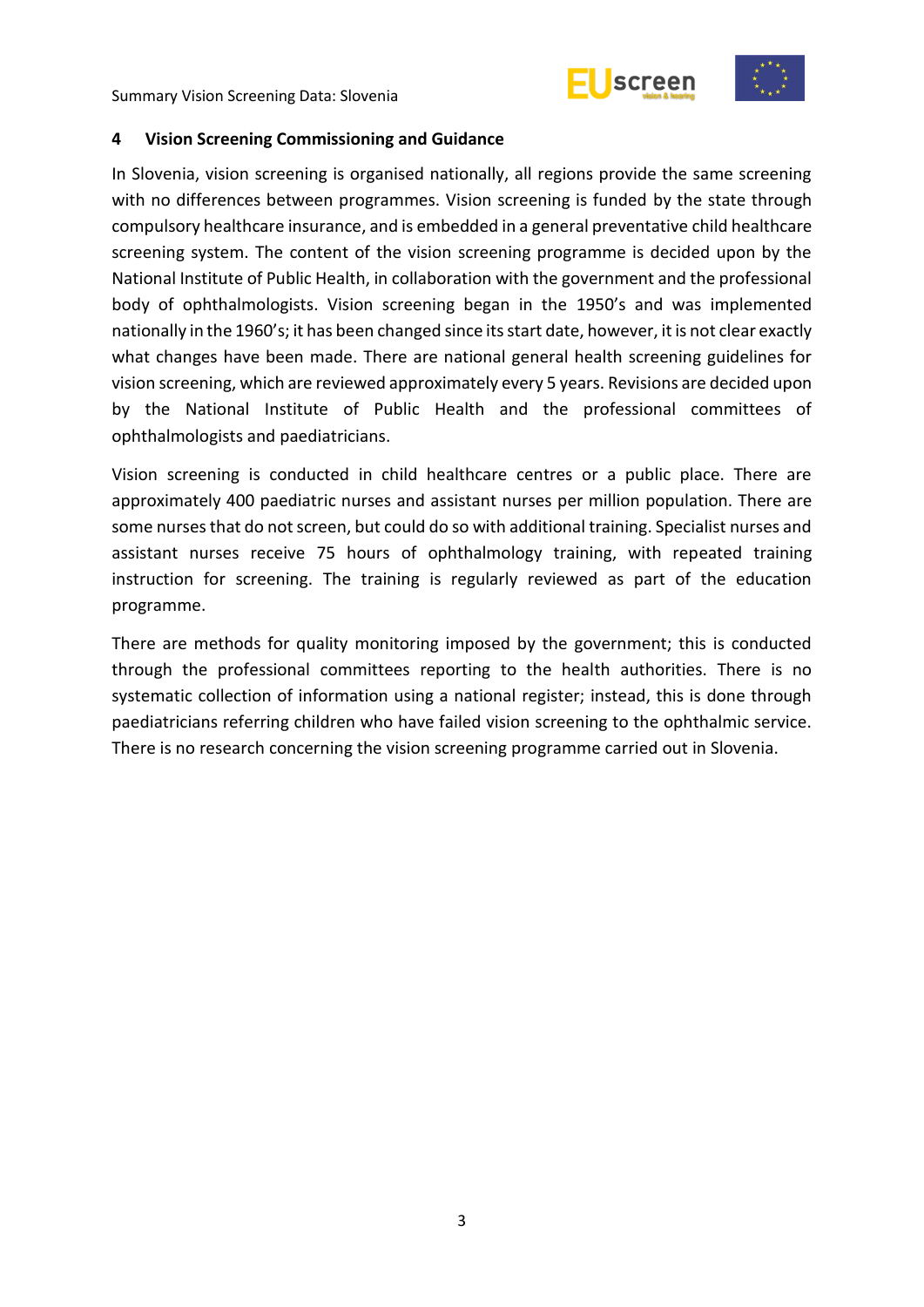



### <span id="page-9-0"></span>**5 Screening programme**

In Slovenia, the target conditions screened for are retinopathy of prematurity (ROP), congenital eye disorders, amblyopia, reduced visual acuity, refractive error, strabismus, any other ocular anomalies. The health care professionals delivering vision screening, venue for screening and tests used vary depending on the age of the child as shown in Tables 1, 2 and 3 respectively. Specific details of the screening offered within each age group are described more fully in sections 5.1 to 5.4 below.

## <span id="page-9-1"></span>*5.1 Vision screening - Preterm babies*

Preterm babies, up to the age of 3 months are screened by an ophthalmologist in a hospital. These are identified as babies who weigh less than 1500 grams at birth, or <30-32 weeks gestational age. The vision screening tests utilised at this age include eye inspection, fixation, retinal examination, red reflex testing, pupillary reflexes, eye motility and pursuit movements.

## <span id="page-9-2"></span>*5.2 Vision screening - Birth to 3 months*

Well, healthy babies up to the age of 3 months are screened by a paediatrician, in either a hospital or a primary healthcare centre. The vision screening tests utilised at this age include eye inspection, assessment of fixation, red reflex testing, pupillary reflexes, eye motility and pursuit movements. Babies are referred after one abnormal test result or two inconclusive results. Children are referred to an ophthalmologist for further diagnostic examination in the presence of no fixation, pursuit movements, strabismus), nystagmus, optic media opacities, asymmetries, anomalies, neurological reasons, general health problems, or no cooperation for the second time. The criteria used to determine the need for repeat screening before referral for diagnostic assessment is not defined.

# <span id="page-9-3"></span>*5.3 Vision screening - 3 months to 36 months*

Babies aged between 3 and 36 months are screened by a specialist nurse or assistant nurse in a primary healthcare centre. The vision screening tests administered at this age include eye inspection, assessment of fixation, red reflex testing, pupillary reflexes, eye motility, pursuit movements and Hirschberg test. Referral criteria include congenital structural malformations or anomalies, atypical development for age, misalignment, anisocoria, or opaque optic media. Children are referred after one abnormal test result or two inconclusive results.

### <span id="page-9-4"></span>*5.4 Vision screening - 36 months to 7 years*

Children aged between 36 months to 7 years are screened by either a specialist nurse or an assistant nurse in a primary healthcare centre. The vision screening tests conducted at this age include eye inspection, assessment of fixation, red reflex testing, pupillary reflexes, eye motility, pursuit movements, Hirschberg test and visual acuity measurement. Visual acuity is tested for the first time at 3 years of age. Professional preferences determine which optotype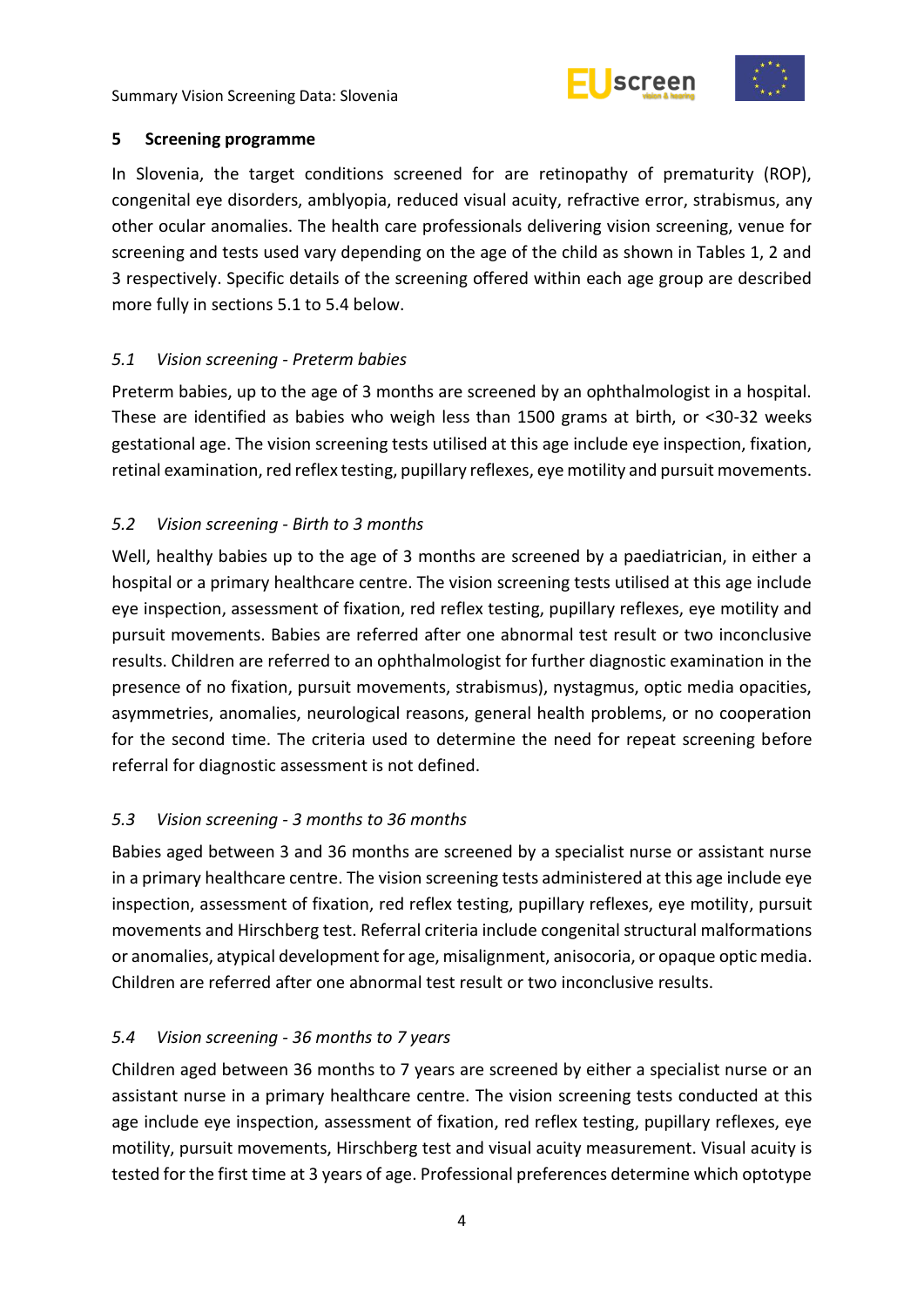





chart is used. This can include Lea Symbols, Sheridan Gardiner, Snellen, HOTV, and Cambridge acuity cards. Visual acuity is measured for the second time at 3.5 years, and then again at ages 4, 5 and 7 years. Further visual acuity tests are performed every second year of education. Children are referred for further diagnostic examination after one abnormal or inconclusive result. Referral criteria include congenital structural malformations or anomalies, atypical development for age, misalignment, anisocoria, or opaque optic media, 2 lines of visual acuity difference at 3 years of age, a visual acuity of less than 0.4 decimal (0.4 logMAR, 6/15 Snellen).

Stereopsis is not commonly used in screening, but if included may involve the Titmus fly and Lang stereo tests. In primary health care centres, Ishihara colour vision test is used for screening in 7th grade (12-13 years).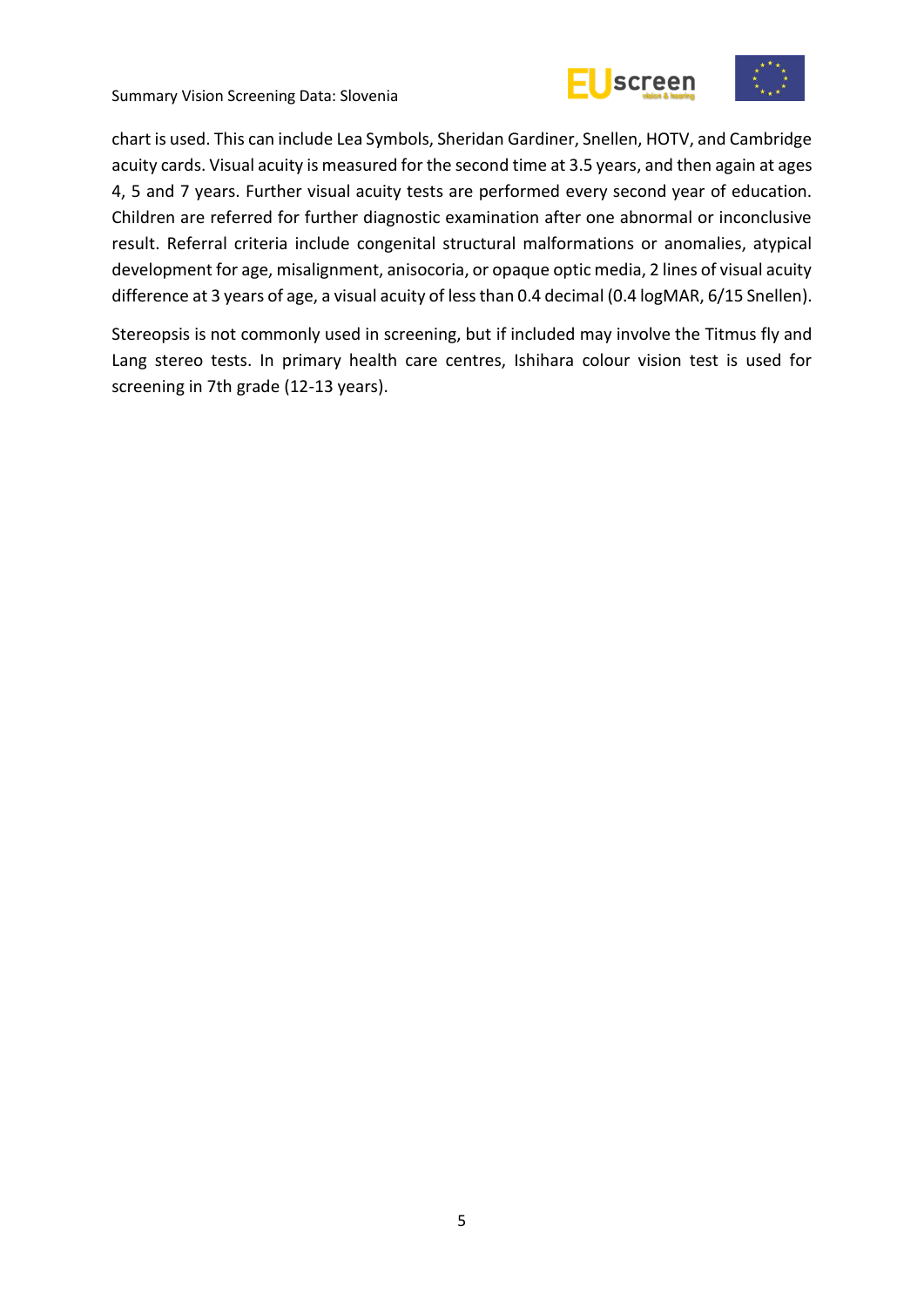

**Table 1:** Healthcare professionals who conduct vision screening in each age group

| Table 1        | Ophthalmologist | Paediatrician  | <b>Specialist Nurse</b> | <b>Assistant Nurse</b> |
|----------------|-----------------|----------------|-------------------------|------------------------|
| Preterm babies | $\checkmark$    | $\pmb{\times}$ | $\pmb{\times}$          | $\pmb{\times}$         |
| 0 to 3 months  | $\pmb{\times}$  | $\checkmark$   | $\pmb{\times}$          | $\pmb{\times}$         |
| 3 to 36 months | $\pmb{\times}$  | $\pmb{\times}$ | $\checkmark$            | $\checkmark$           |
| 3 to 7 years   | $\pmb{\times}$  | $\pmb{\times}$ | $\checkmark$            | $\checkmark$           |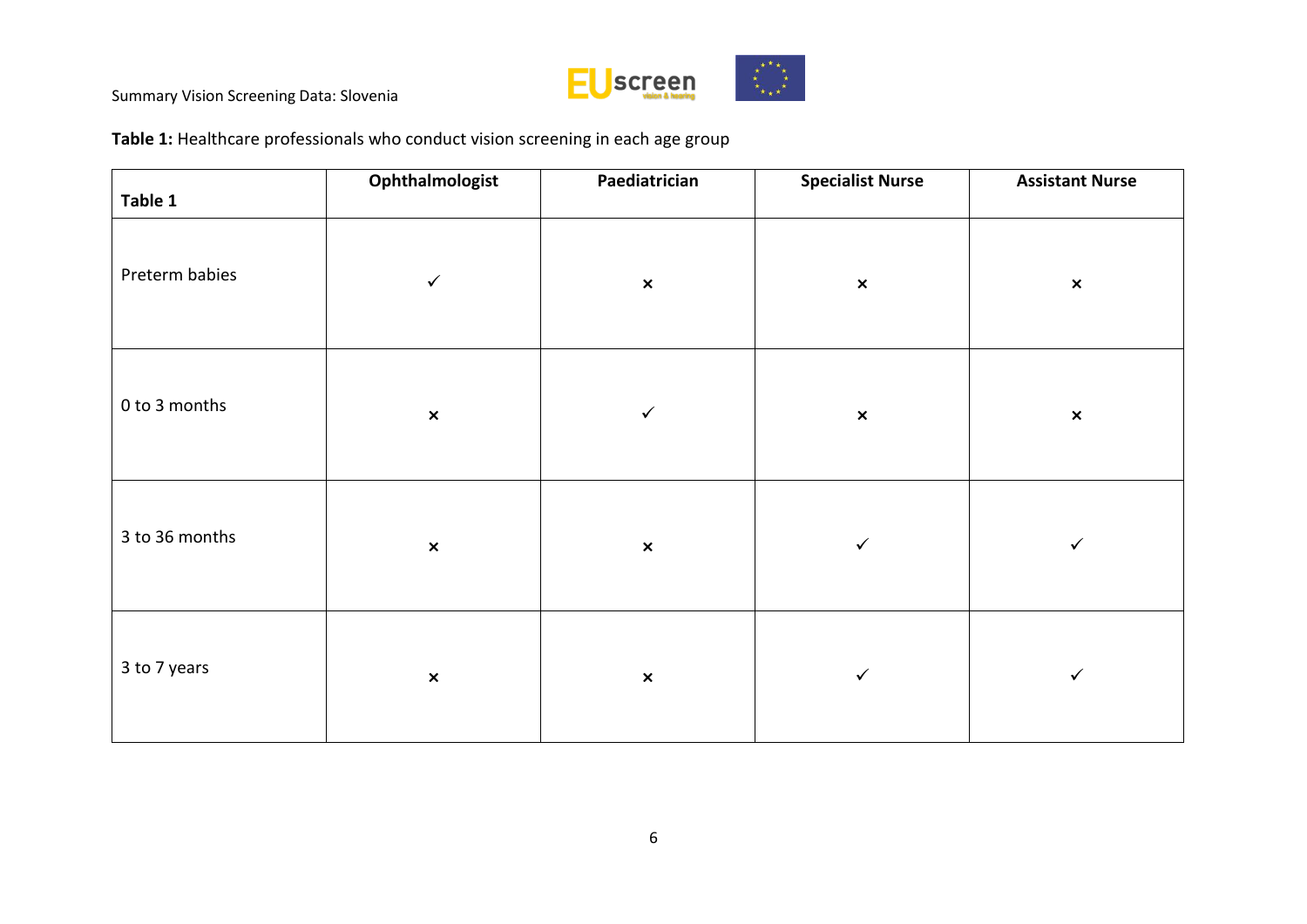

| Table 2        | E1           | <b>Fix</b>   | <b>RE</b>                 | <b>RR</b>    | <b>PR</b>    | EM           | PM           | Hir                       | <b>VA</b>      |
|----------------|--------------|--------------|---------------------------|--------------|--------------|--------------|--------------|---------------------------|----------------|
| Preterm babies | $\checkmark$ | $\checkmark$ | $\checkmark$              | $\checkmark$ | $\checkmark$ | $\checkmark$ | $\checkmark$ | $\boldsymbol{\mathsf{x}}$ | $\pmb{\times}$ |
| 0 to 3 months  | $\checkmark$ | $\checkmark$ | $\boldsymbol{\mathsf{x}}$ | $\checkmark$ | $\checkmark$ | $\checkmark$ | $\checkmark$ | $\boldsymbol{\mathsf{x}}$ | $\pmb{\times}$ |
| 3 to 36 months | $\checkmark$ | $\checkmark$ | $\pmb{\times}$            | $\checkmark$ | $\checkmark$ | $\checkmark$ | $\checkmark$ | $\checkmark$              | $\pmb{\times}$ |
| 3 to 7 years   | $\checkmark$ | $\checkmark$ | $\pmb{\times}$            | $\checkmark$ | $\checkmark$ | $\checkmark$ | $\checkmark$ | $\checkmark$              |                |

# **Table 2:** Vision screening tests used in vision screening for each age group

*Key: EI: Eye Inspection; Fix: Fixation; RR: Red Reflex Testing; EM: Eye Motility; Hir: Hirschberg; RE: Retinal Examination; PM: Pursuit Movements; PR: Pupillary Reflexes; VA: Visual Acuity Measurement*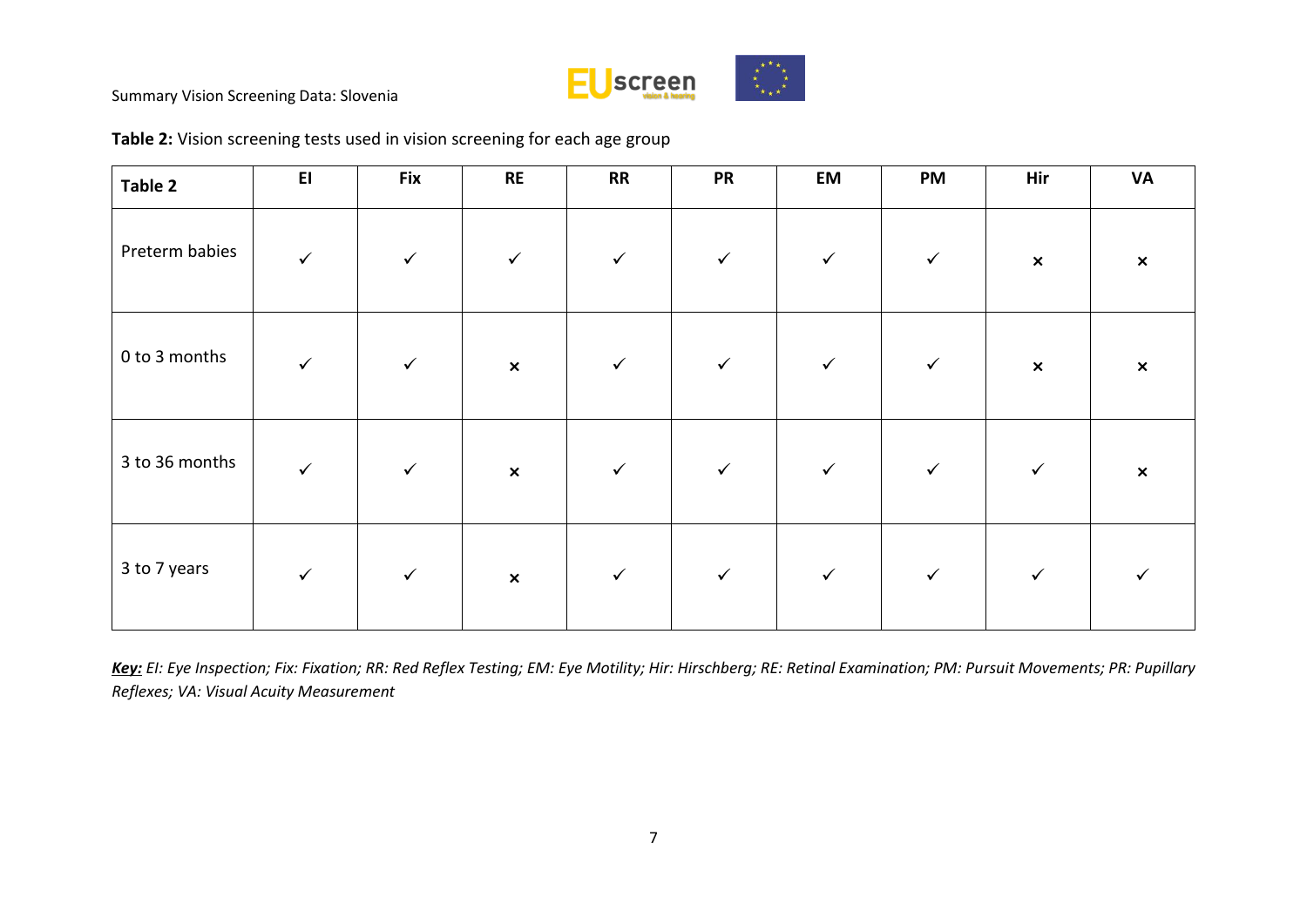

# **Table 3:** Location of vision screening for each age group

| Table 3        | Hospital                  | <b>Primary Healthcare Centre</b> |
|----------------|---------------------------|----------------------------------|
| Preterm babies | ✓                         | $\pmb{\times}$                   |
| 0 to 3 months  | $\checkmark$              | $\checkmark$                     |
| 3 to 36 months | $\pmb{\times}$            | $\checkmark$                     |
| 3 to 7 years   | $\boldsymbol{\mathsf{x}}$ | $\checkmark$                     |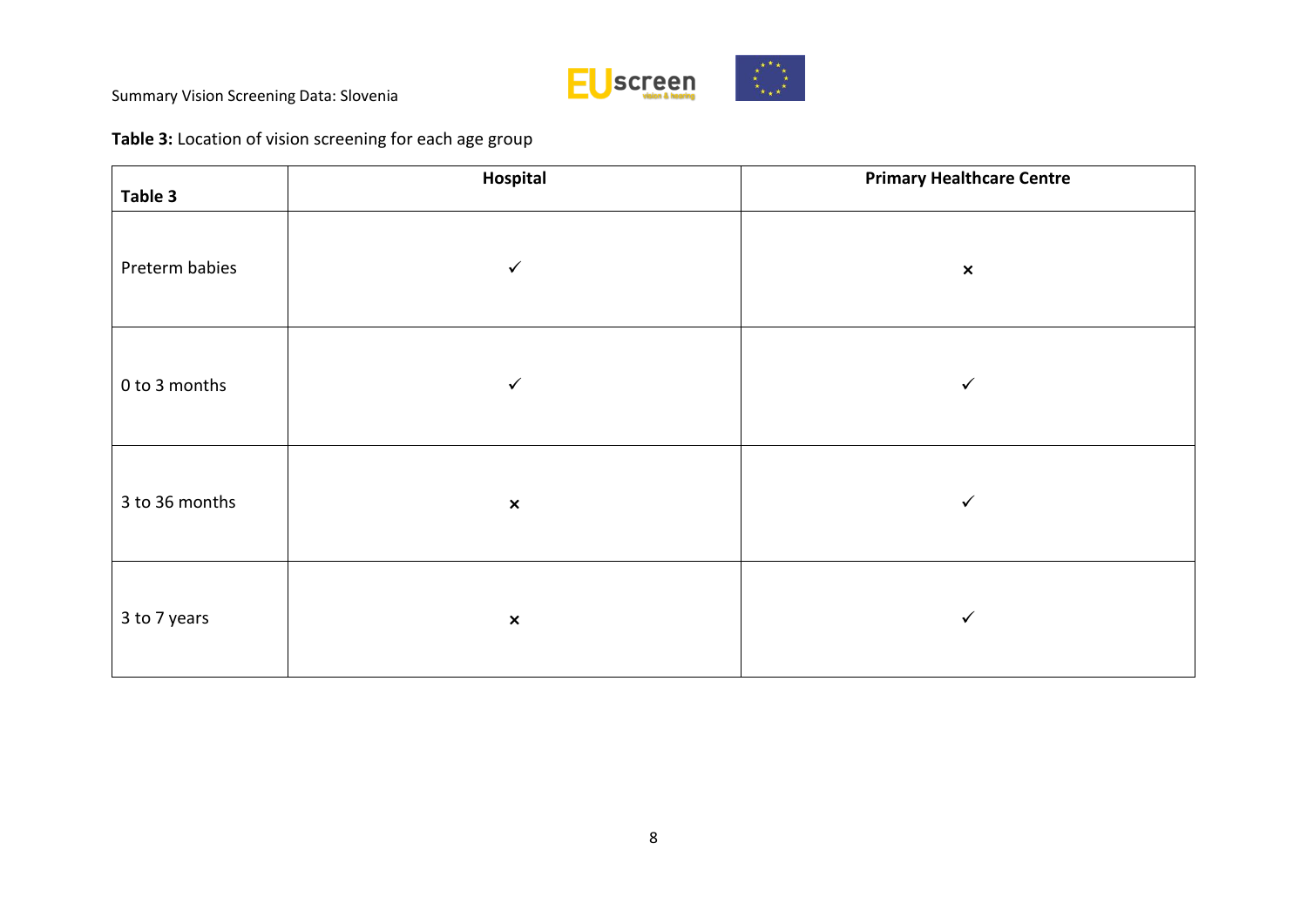



### <span id="page-14-0"></span>**6 Automated Screening**

Automated vision screening is achieved using handheld, portable devices designed to detect presence of refractive error from 6 months of age. It provides objective results and is used to detect amblyopic risk factors. This differs from other methods used to screen children for amblyopia which focus on detection of the actual condition and the resulting visual loss.

In Slovenia, autorefraction and automated screening are not used for screening in primary healthcare centres, they are used only in the diagnostic assessment following referral at ophthalmic centres. Each device costs approximately 7,500 Euros and the maintenance costs per year are estimated at 500 Euros. The devices are scheduled for replacement after 7-8 years.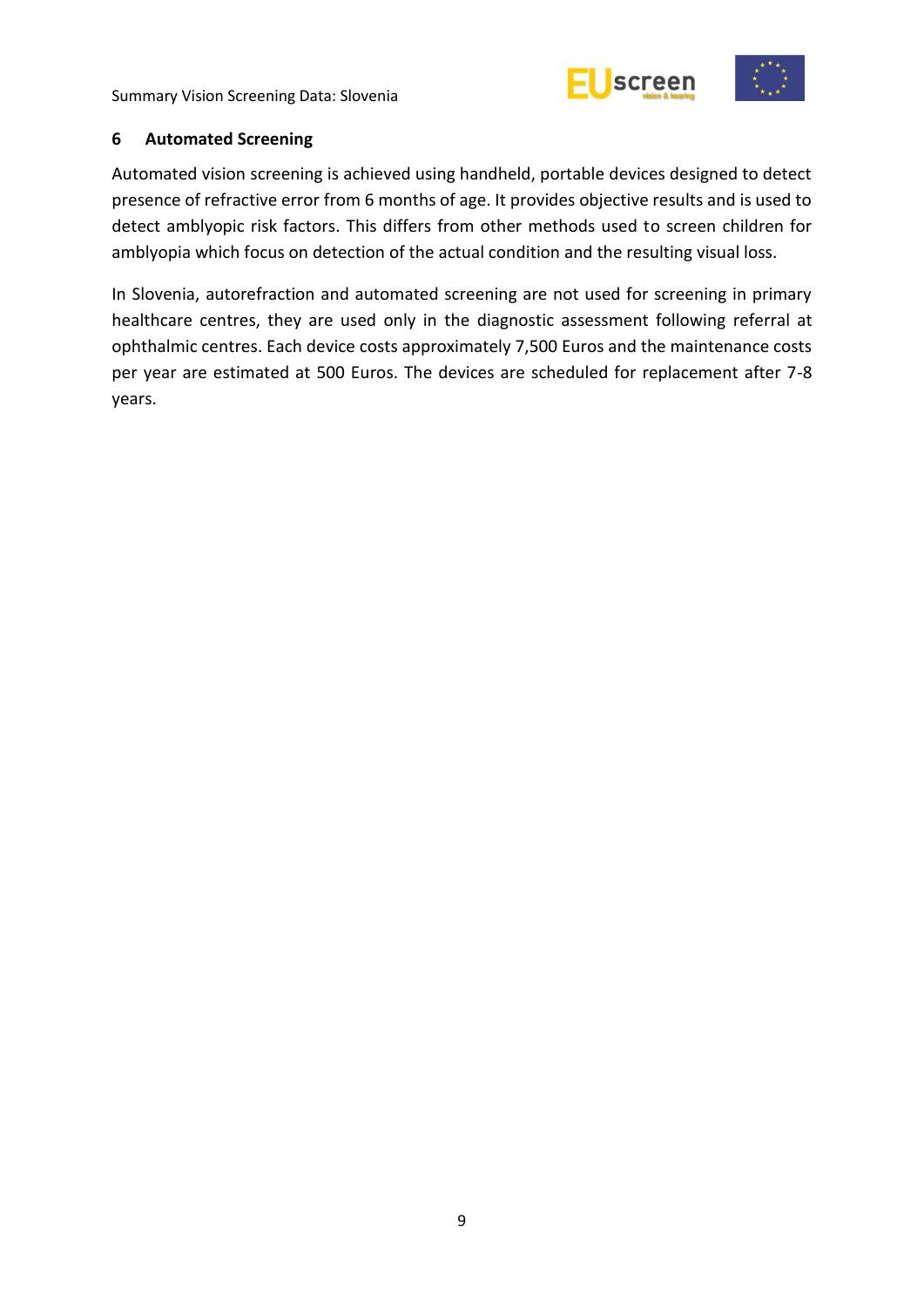



### <span id="page-15-0"></span>**7 Provision for Visually Impaired**

In Slovenia, there is one school for blind or severely visually impaired children; this has mobile units. The costs per child for these schools is unavailable. There is additional special support for visually impaired children who attend regular mainstream primary school, in the form of specially trained personnel.

The school for the blind and visually impaired is located in Ljubljana, there are annually around 70 children enrolled in primary school and 20-30 in early intervention and kindergarten. Mobile units should have 1 or 2 teams regionally, comprising of special diploma or master degree trained teachers for the blind and visually impaired and other disabilities. These professionals also offer home and school help (integrated education). They collaborate with the social workers, psychologists, and teachers for special education. The exact number of specialist teachers is not known, but it is acknowledged that there is a general lack of personnel. Every child is provided with glasses, or magnifying glasses, and other low vision support through ophthalmic service and national healthcare insurance. Expensive electronic devices are not free, and patients are required to pay for these (it is not known how much).This excludes some children from families with low income.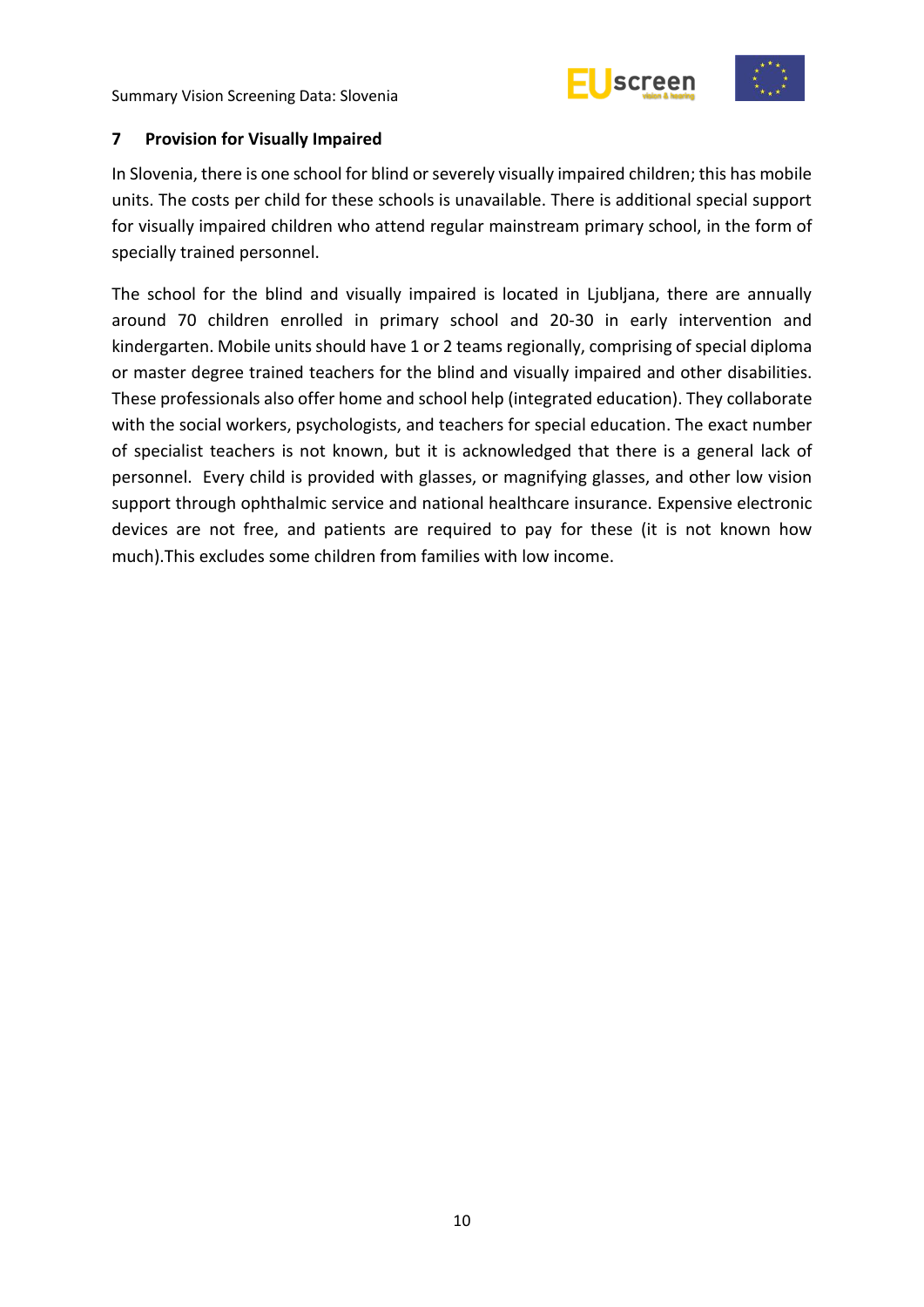



### <span id="page-16-0"></span>**8 Knowledge of existing screening programme**

### <span id="page-16-1"></span>*8.1 Prevalence/Diagnosis*

The prevalence of treated or untreated amblyopia by the age of 7 years is estimated at 3-5% (using the criteria of more than 1-line difference in corrected vision testing, a visual acuity of less than 0.8 decimal (0.1 logMAR, 6/7.5 Snellen binocular and monocular). The prevalence of persistent amblyopia (missed by screening or failed treatment) by 7 years of age, is estimated at less than 1%. The prevalence of strabismus at 5 years of age is estimated at 2- 3%.

### <span id="page-16-2"></span>*8.2 Coverage*

Administrative personnel are responsible for inviting children by mail, for general preventative child healthcare screening through scheduled periodic systematic examinations. The evidence of performing vision screening is registered in the child's paediatric file and in case of a non-compliant child, vision screening failure, or non-certainty, vision screening is repeated as soon as possible. The parents get a new appointment immediately; in case of non-compliance they get a written invitation or are re-examined at another visit. It is estimated that 90 to 100% of children aged 3 years are invited for vision screening in Slovenia. The total percentage of children invited for vision screening, combining screening at all age groups, before the age of 7 years, is estimated as 90-100%. The invitation for visual acuity measurements as part of vision screening, before the age of 7 years, is not known, neither is the coverage of visual acuity measurements. The percentage of non-compliance with referral after an abnormal screening test result is estimated at less than 10% as there is no official registration or documentation of noncompliance with referral after an abnormal screening test result. The only available information is based on referral to ophthalmologists from paediatric services.

### <span id="page-16-3"></span>*8.3 Screening evaluation*

The percentage of false negatives (patients who pass screening but who have amblyopia) is estimated at less than 10%. This is also true for false positives (patients who fail screening, even though they are healthy). The positive predictive value of a 'refer' result is not known; neither is the sensitivity or specificity of vision screening in Slovenia.

### <span id="page-16-4"></span>*8.4 Treatment success*

There are approximately 35-40 new cases of congenital cataract per year. It is approximated that there are a total of 3,500 strabismic cases up to school age. There are only 3-5 cases of congenital glaucoma, plus 3-5 other congenital anterior segment problems, up to 10 with posterior segment surgery, 40-50 oculoplastic reconstructive, orbital or lacrimal surgery plus up to 20 strabismus cases needing early surgery. The percentage of infants treated for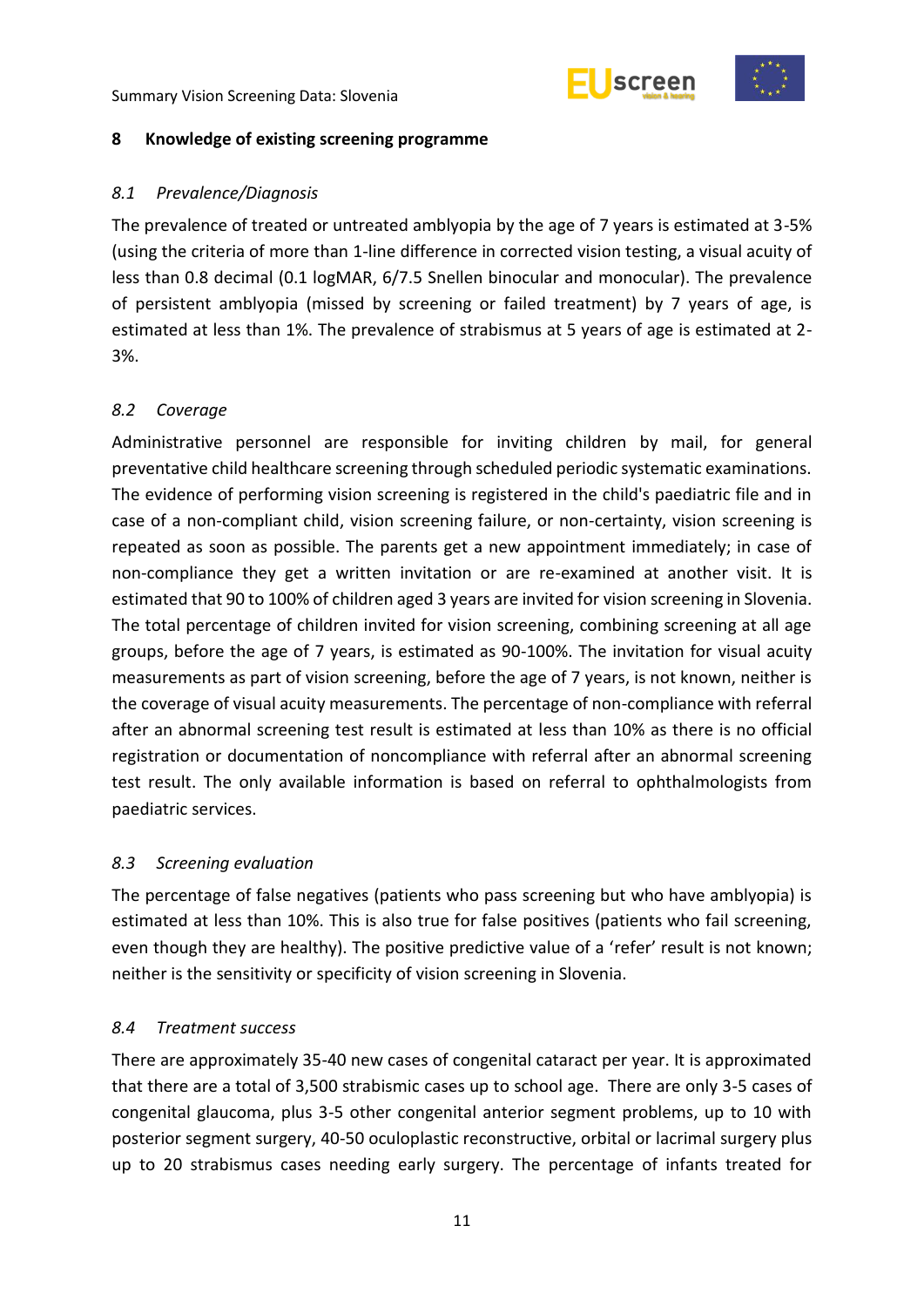



congenital eye disorders in the total population is not clear. The percentage of children with strabismus who receive treatment for strabismus before the age of 7 years, is estimated at greater than 98%. The percentage of children with amblyopia who receive treatment before the age of 7 years is estimated at greater than 98%. The distribution of the four types of amblyopia is not known, however, it is stated that the majority of cases are refractive amblyopia, followed by combined mechanism, strabismic and then deprivation. Only ophthalmologists or optometrists/opticians prescribe glasses for children under the age of 7 years. Other treatment options include patching, penalisation with glasses, atropine, strabismus surgery and cataract surgery, where appropriate. All eligible children are offered treatment.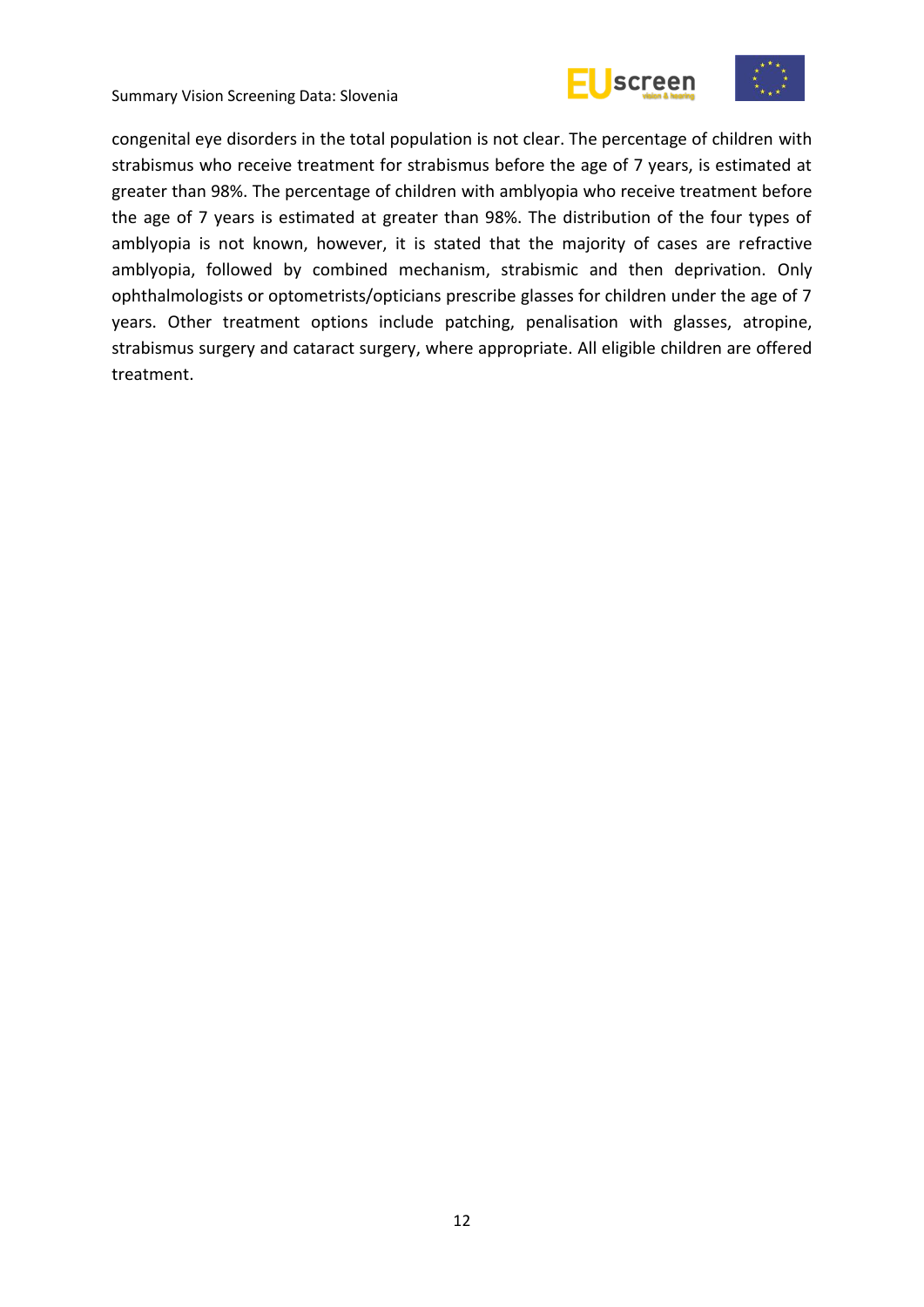



### <span id="page-18-0"></span>**9 Costs of vision screening in children**

### <span id="page-18-1"></span>*9.1 Cost of vision screening*

The salary costs per year and per hour for vision screening professionals is not available. The cost to train general preventative child healthcare screening professionals, between leaving secondary education to qualification is approximately 10,000 Euros. This relates to professionals with a faculty diploma after 3 years of tertiary education. The total screening costs per year for vision screening in Slovenia is estimated at between 1.5 to 2 million Euros.. The total costs per child per year for vision screening nationally is estimated at between 20 to 25 Euros.

### <span id="page-18-2"></span>*9.2 Cost of treatment for amblyopia*

The estimated costs for treatment of a typical patient with refractive and strabismic amblyopia, including follow up are 200 to 350 Euros, with surgery between 1,500 to 2,000 Euros. These numbers are based on an estimated 4 to 5 visits per year to an orthoptist and ophthalmologist, including patches and glasses. Glasses are paid for only up to a certain amount, it is not known what the payment cut-off is.

### <span id="page-18-3"></span>*9.3 Cost of Treatment for strabismus*

The costs of strabismus surgery are estimated at between 1,500 to 2,000 Euros.

### <span id="page-18-4"></span>*9.4 Cost of treatment for cataract*

The cost of cataract surgery, including follow up of deprivation amblyopia is estimated at between 1,500 and 2,000 Euros.